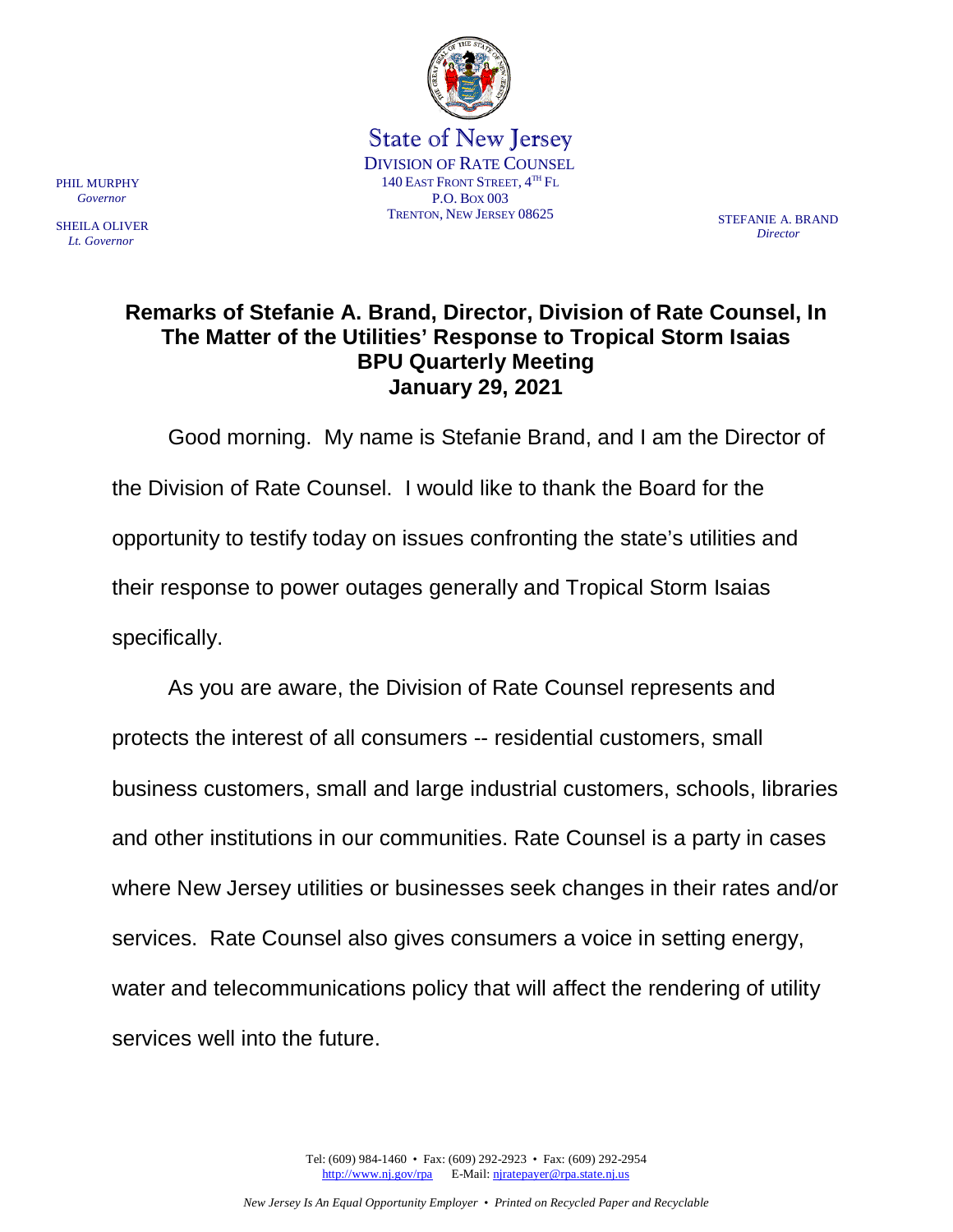I appreciate the opportunity to discuss this critical topic not only from a safety standpoint, but also a financial standpoint for the ratepayers who have paid and will continue to pay billions of dollars to strengthen utility infrastructure on an ongoing basis and after major storms such as Superstorm Sandy and the recent Tropical Storm Isaias. This is also an important topic as the state's ratepayers struggle to pay utility bills and other expenses during a crushing pandemic and economic crisis that has left many people with no jobs and increased reliance on electricity.

I would like to start by making clear that we recognize that we will never be able to prevent all outages or ensure that all outages are resolved quickly. It is not feasible from a fiscal standpoint to underground all existing overhead wires or hire enough workers to do that and still maintain affordability of these essential services. That said, we certainly can and should do better. And we have to do better. Climate change is bringing us more severe and more frequent storms, and it certainly feels as though outages last much longer than they ever used to. We are more and more reliant on electricity and will be increasingly so as we tackle reducing our greenhouse gas emissions. We are only starting to get used to the fact that when our electricity goes out our phones go out. Imagine when an outage means not only that we don't have lights and TV and phones, but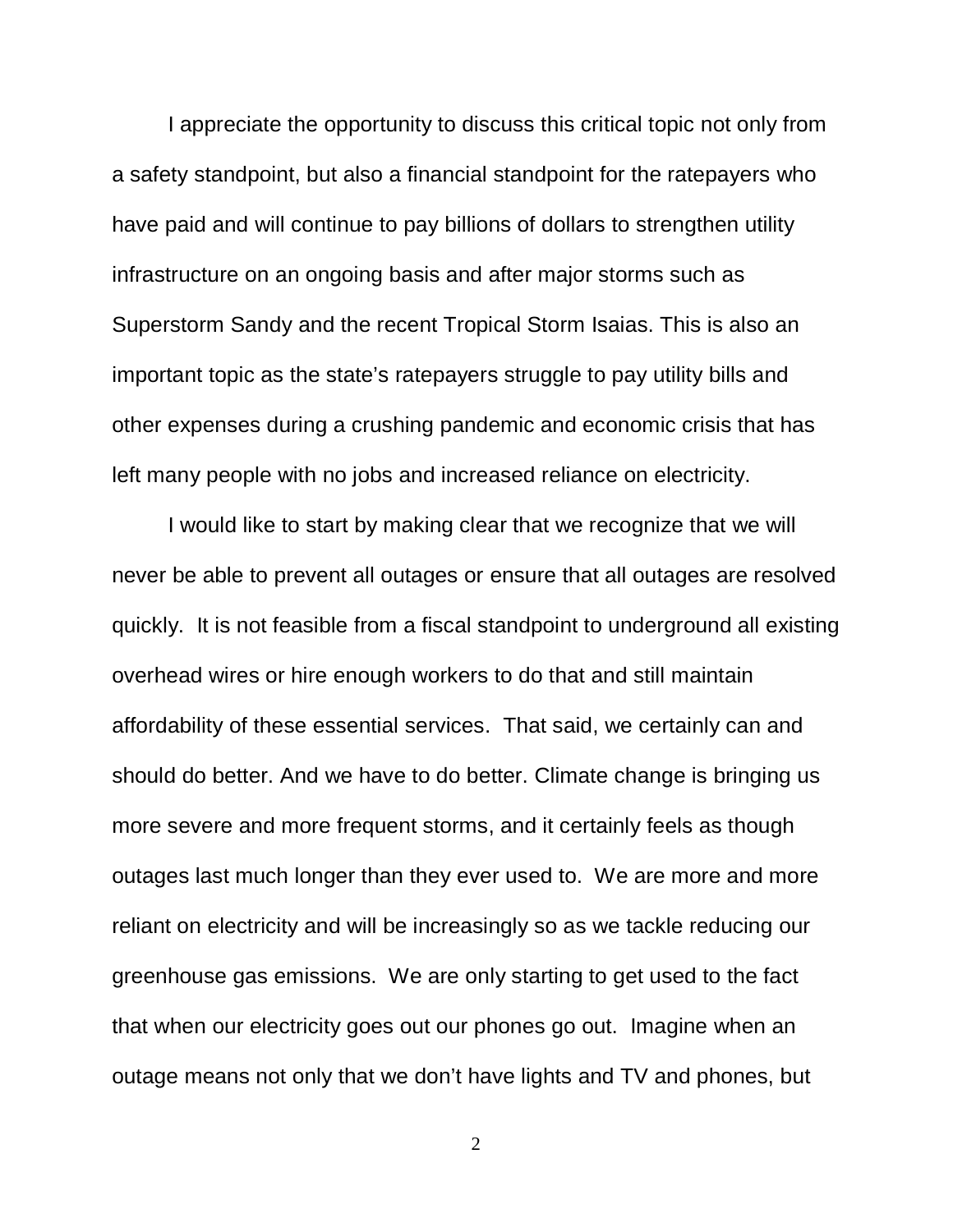also no ability to charge our cars, access public transportation or even turn on the heat .

We very much appreciate the work that Staff did in its investigation, and today I want to highlight some items they raised where we believe further work needs to be done and a few things that we think the State could do to improve resilience in the face of increasing storm activity to reduce outages and restore outages more quickly. The answer is not simply about spending money on the latest gadget or expensive capital improvements. It is about restoring accountability, transparency and a focus on reliability and day to day operating requirements.

Let's start with accountability. Remember that utilities, unlike competitive businesses, don't have the same pressures on them to make sure they provide good service. If a customer doesn't like the service they are getting from their utility, they cannot simply leave and obtain the service elsewhere. The consequences for providing bad service for them are hearings like this or in the Legislature, maybe some bad press coverage, but we need the regulatory process to substitute for those competitive forces and create consequences for insufficient performance. After Hurricane Irene and Superstorm Sandy and other recent storms, the BPU issued a series of orders in an effort to do that, requiring the electric and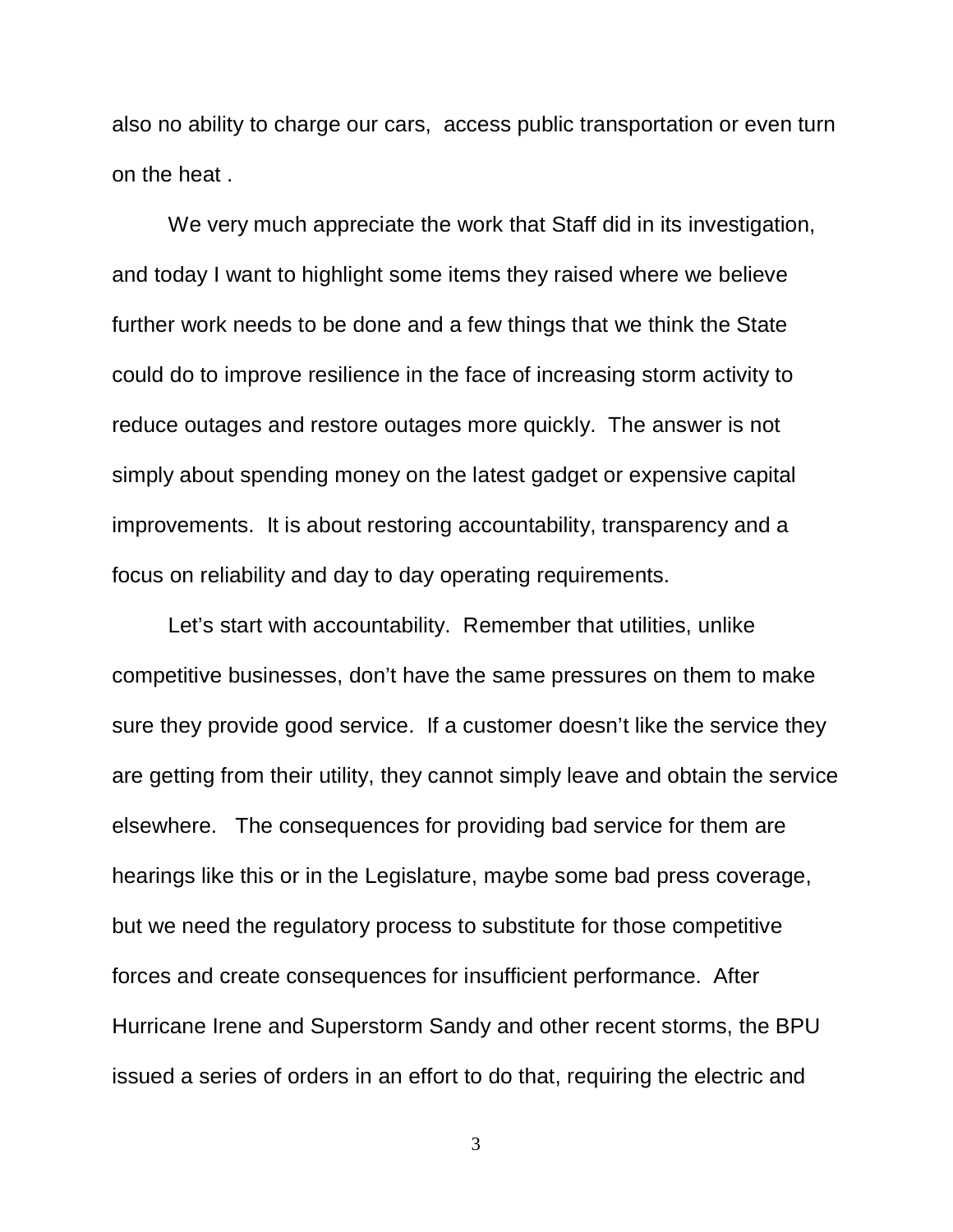gas utilities to undertake certain measures to improve our resilience and our ability to restore service after storms. The Board also invited utilities to file petitions for programs that would increase our storm resilience. I have no reason to believe that the utilities failed to implement the required measures, and the Staff report seems to indicate that for the most part they did implement the required measures. But to my knowledge there has been no systematic study or follow-up review to determine whether those measures have helped, or whether other measures should be required. There has been follow up in the form of additional requirements based on lessons learned from later storms, but if a full "post-mortem" has been conducted, it has not be done through a public process where we can fully assess the benefits we obtained from the measures that utilities have undertaken with money collected from ratepayers.

We certainly do know that the utilities did file a number of petitions, including several through the Board's Infrastructure Improvement Program (IIP) regulations that provide a very attractive cost recovery mechanism for utilities to do this type of work. Over the last decade or so, New Jersey ratepayers have spent billions of dollars –over \$6 billion to be specific (\$1.75 billion for electric, \$4.5 billion for gas) – on special programs to improve storm response and resilience. This money has been used to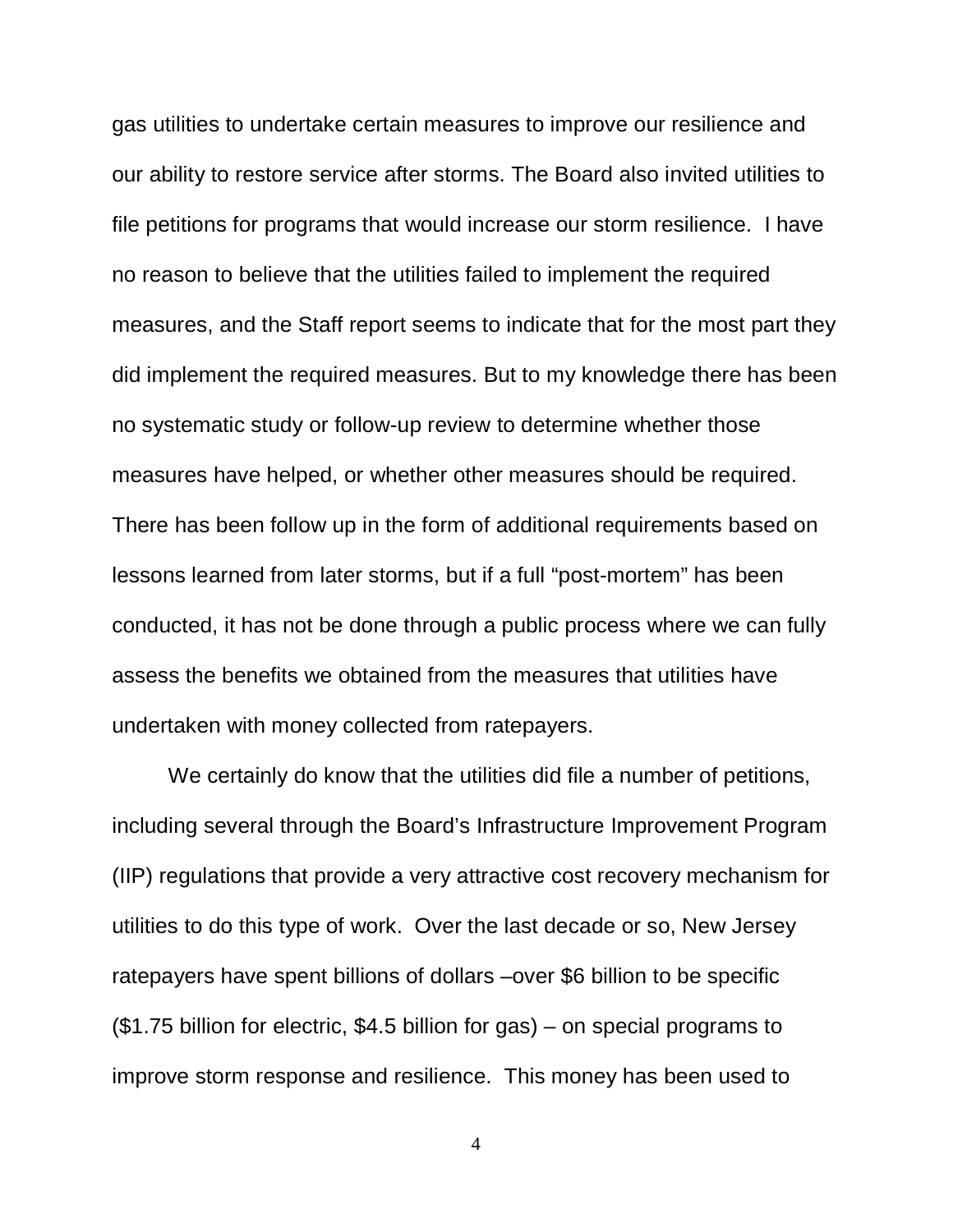raise substations that previously flooded, install redundancy on certain parts of the system to reroute power in the event of an outage, make certain automation improvements on the utility's distribution lines, and replace vulnerable gas mains. Our office, as well as BPU staff, carefully check the work that is being done through these programs to make sure the utilities are spending the money prudently and consistent with the BPU's approval. However, once again, we have not seen a systematic review of the impact of this work, nor have we seen a careful evaluation of whether this is the work we need to be doing. The Staff report noted that the effectiveness of these programs is "difficult to measure without sufficient evaluation time." But the report concluded that "it appears the post-Sandy completed projects experienced less damage than the older, more vulnerable overhead infrastructure." That may be true, but we need a better analysis. We urge the Board to undertake an independent, comprehensive and systemic analysis of the storm resilience programs we have undertaken to date to determine whether we are implementing the right measures and taking the right approach.

We believe the Board should also look at the accountability problem that is built into its reliability regulation, *N.J.A.C*. 14:5-8.10. The regulation relies on two metrics that are used to measure reliability: the Customer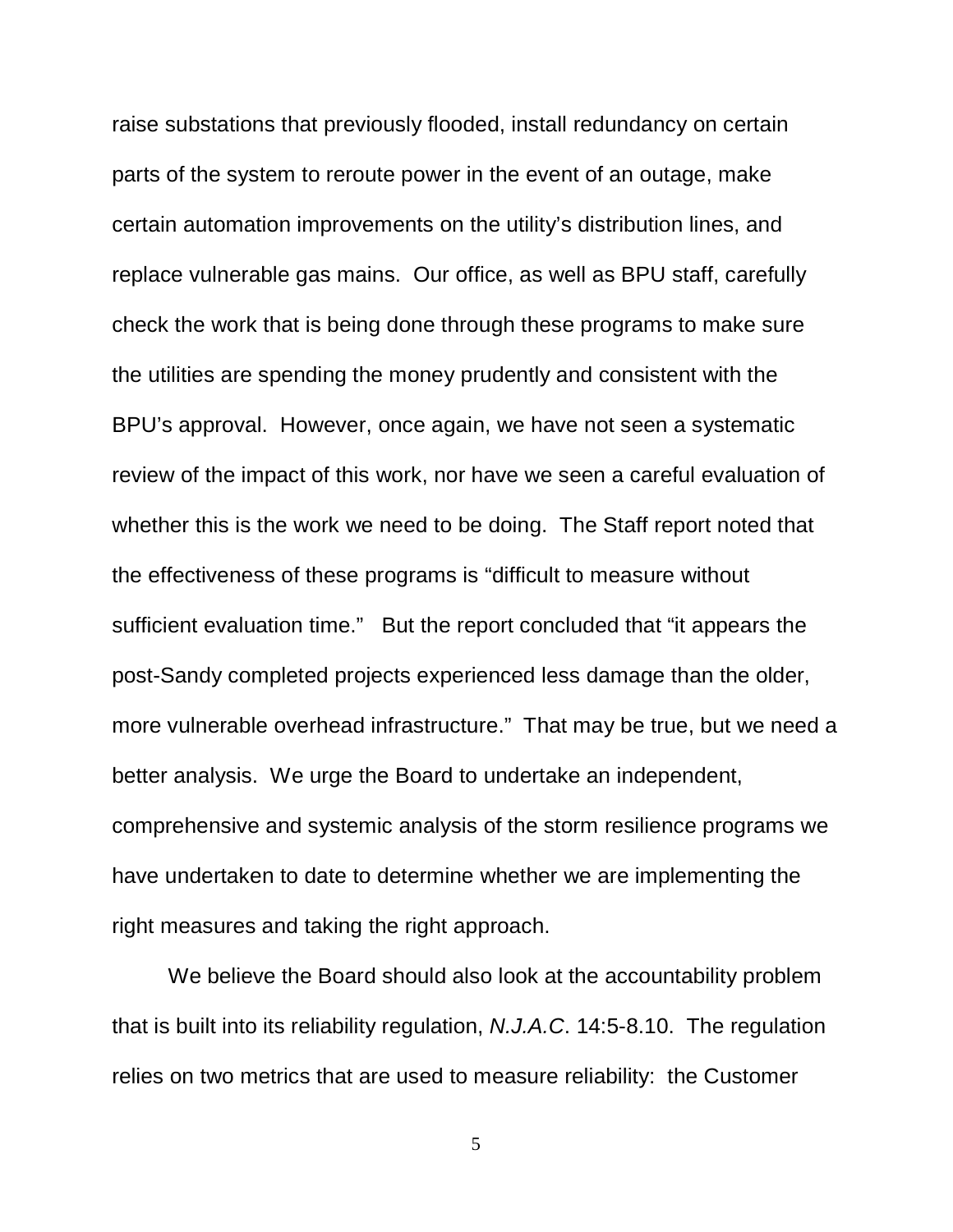Average Interruption Duration Index (CAIDI) and the System Average Interruption Frequency Index (SAIFI). The Board looks at a utility's performance under those indices for a five year period (recently updated to 2010-2014) and a utility is deemed to be in compliance if its performance level is at least as good as it had been over that five year period. This standard is extremely easy to meet for a few reasons. First, major storms are excluded from the data and the indices used to determine compliance. While that may make sense so that one storm does not skew the analysis, it means that we do not look at the issues surrounding storm resilience and restoration performance in assessing a utility's performance. Rate Counsel has urged the Board to establish a separate metric to assess the performance of a utility in storms, so that we can address the issues we are discussing today. While it may be appropriate to review storm performance separately from "blue sky" performance, it is not, we believe, appropriate to leave storm performance out altogether. Second, the way the regulation is set up if a utility's reliability performance was bad in the past – between 2010 and 2014 – then it is held to a lower standard than other utilities whose performance was better during that same period. The utility is deemed to have met its minimum reliability standard if its performance is no worse than it was in 2010-2014 plus a standard deviation of 1.5. The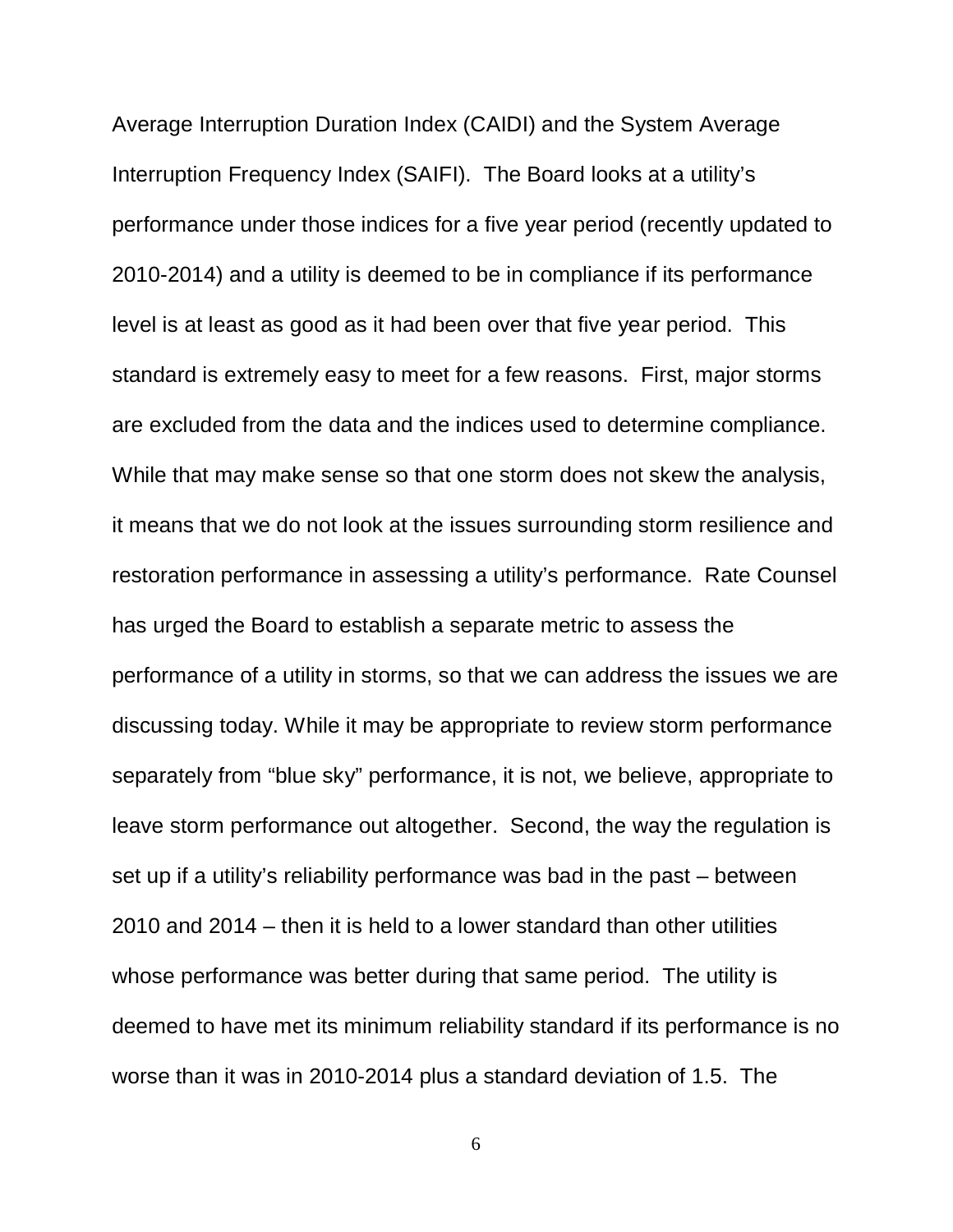regulation almost perpetuates poor performance, letting those who are mediocre stay mediocre. Finally, the consequences in the regulation for those who fail to meet the standards are weak. If a utility fails to meet the regulatory minimum, the regulation simply provides that "further review, analysis and corrective action are required." There are no penalties specifically provided for, no time deadlines to achieve compliance, and no specific corrective actions mentioned. The regulation does allow the Board to set higher minimum requirements and the Board would likely be able to bring an enforcement action against a recalcitrant utility, but to my knowledge, that has not been done.

That leads to another area where I think we can do better: transparency. The BPU has in fact required a significant number of measures for utilities to follow in an effort to improve performance. Many of those measures involve recordkeeping and reporting that could provide valuable information that could be used to improve our resilience and reliability efforts. Unfortunately, much of the information is filed with the Board and never posted. Our office gets some but not all of the reports. While there might be some information that would require redaction because of, for example, critical energy infrastructure issues, most of the information is public. I believe that when regulated entities know that the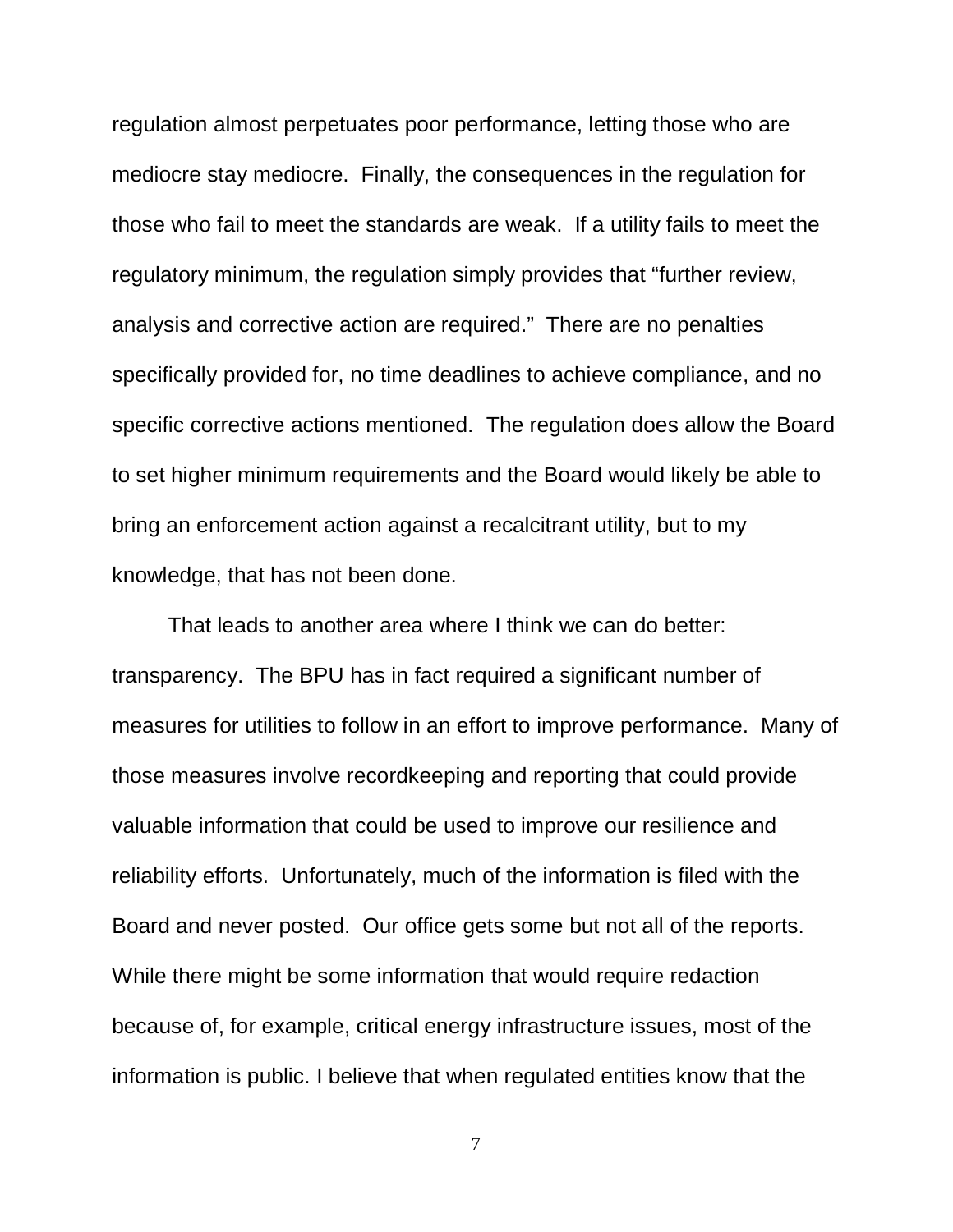information they are reporting will be made public, they strive to make it look as good as possible. It is a motivator for compliance and improvement. The Board has greatly expanded its website and the amount of information that the public can access from it. Reports on storm response, resilience programs, and reliability should also be made accessible on the Board's website.

Another area in the report that the Board should focus on is AMI. Staff notes that AMI should assist the utilities with storm response, but then also notes that RECO – the one utility that had AMI at the time Tropical Storm Isaias came through- was slow to respond. We now have other utilities that will be installing AMI over the next several years and in their filings they have promised many benefits and "use cases" where they maintain AMI will be helpful, including storm response. What I am hearing from both my counterparts and consultants in other states that have AMI is that these meters may have many useful functionalities but if you don't use them for those purposes, then those benefits don't accrue. The Board should be diligent and steadfast in making sure as you approve petitions for AMI rollouts and review requests in future rate cases for recovery of those costs that the utilities are in fact taking advantage of all of the "use cases"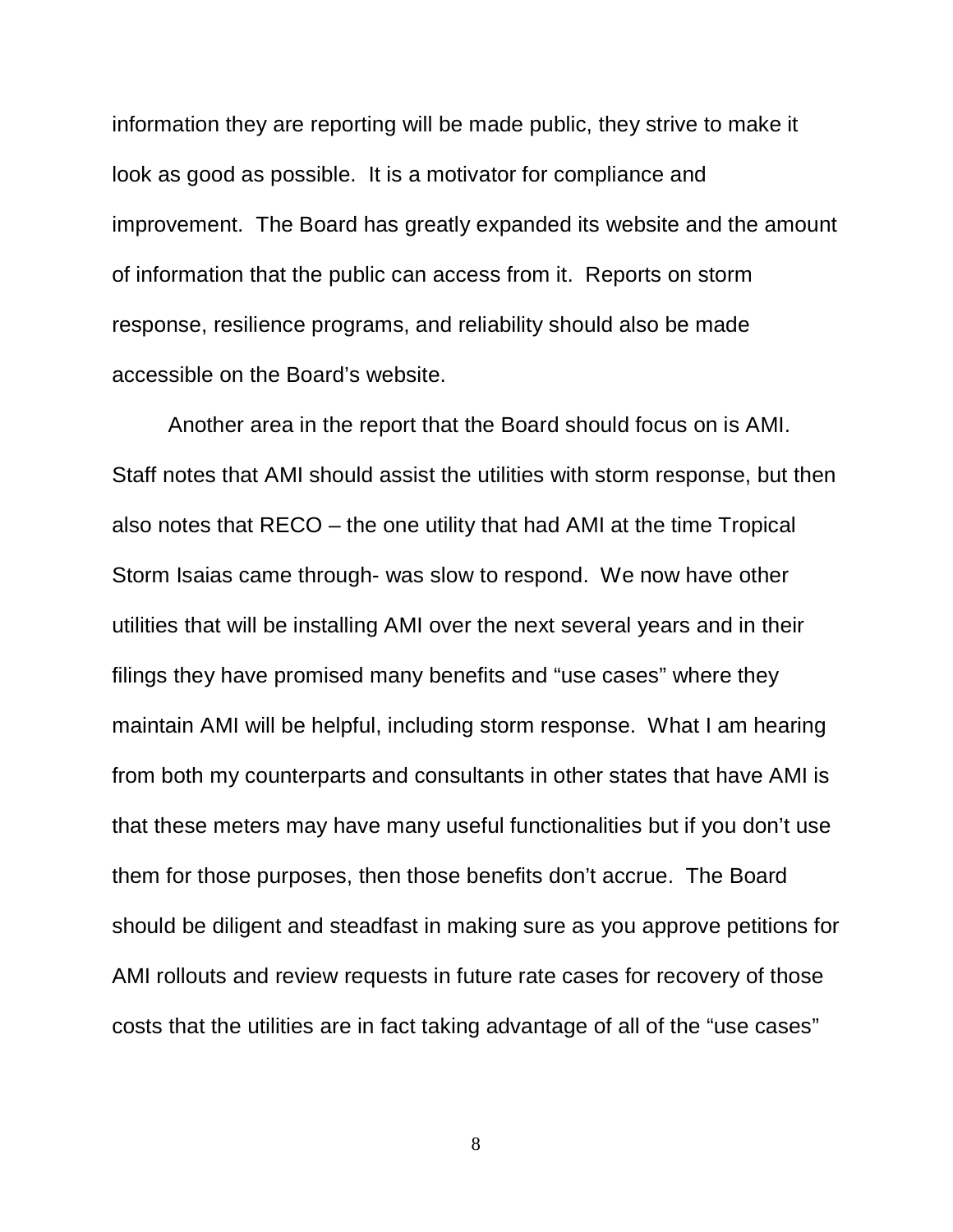and functionalities of these meters and that ratepayers are in fact getting these storm restoration benefits.

This brings me to the final and perhaps most important issue, and that is focus. We are in a period of great transformation in the energy sector. It is not surprising that the utilities and their investors want to be a major part of it. But we cannot forget that the most important thing utilities do is keep the lights on. Every time we look at this issue – including in the Staff's report on Isaias – it is clear that falling trees are the greatest source of outages during storms. Trees account for one-quarter to one-third of outages in a storm, with equipment failure accounting for another 20%. So why isn't enhanced tree trimming or equipment maintenance the first order of post-storm business for the utilities? Because for the most part these costs are considered Operations and Maintenance expenses, rather than capital costs. That means that while the utilities get paid for tree trimming, they do not earn the same level of profit as they would for a capital expense. The focus is on Wall Street expectations and maximizing shareholder return rather than on your street and maintaining reliable service.

To the Board's credit, tree trimming requirements increased through enhanced regulations after Superstorm Sandy. I have no reason to believe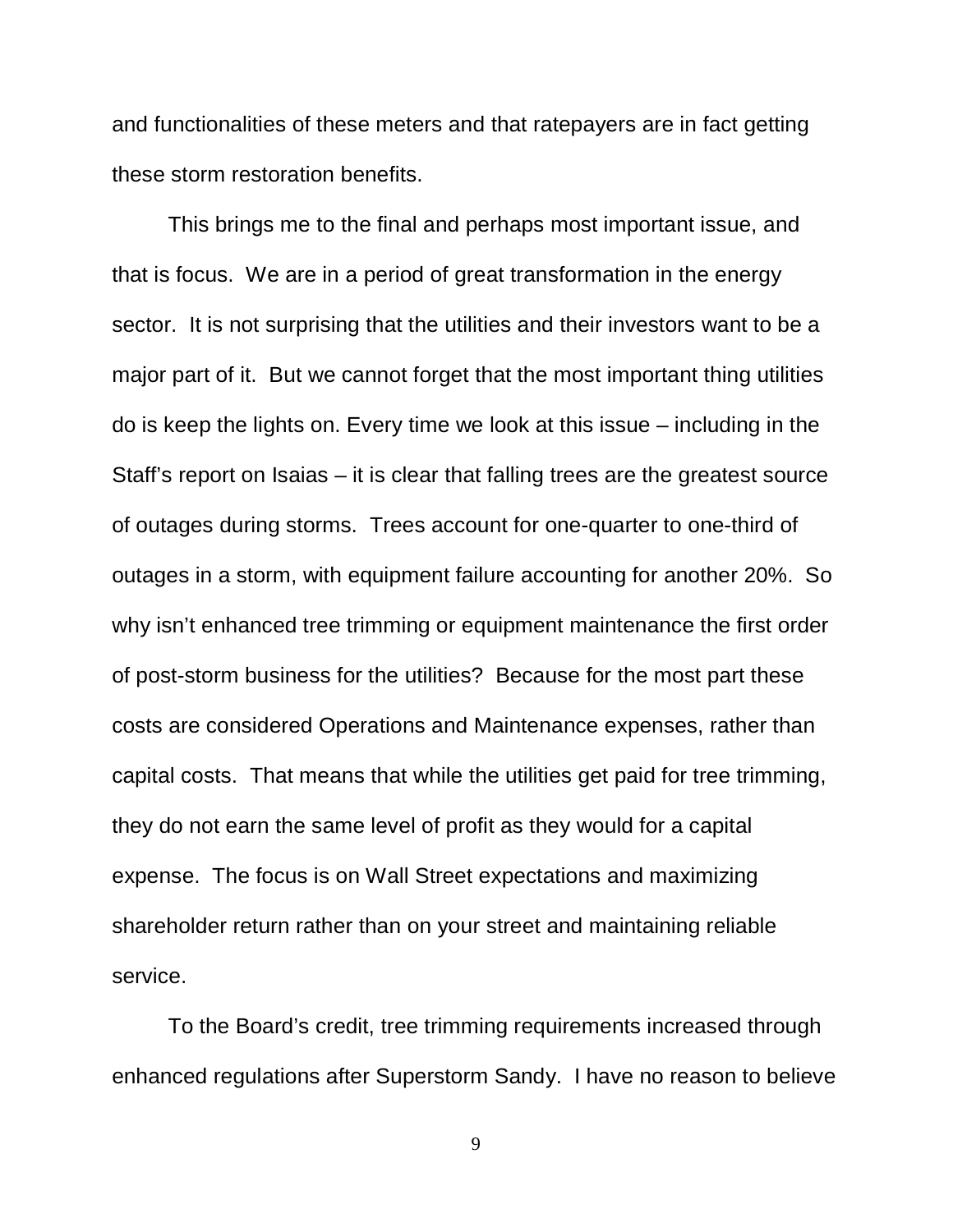that the utilities aren't complying with those regulations. However, they do complain about an inability to access trees off of their right-of-way and other "obstacles" to effective vegetation management. What we have found is that when you suggest ways around those obstacles – such as asking homeowners if you can trim trees on their property that could fall on the right-of-way, you get a fairly high level of cooperation. These simple common-sense fixes can go a long way to achieving improved reliability and resilience.

Working with the Energy Division, our office has begun to ask in the context of rate cases or mergers that utilities improve their reliability performance. We have also sought and put into place monitors for some of the resilience and infrastructure improvement programs. We have gotten into place improvement plans that require the utility to meet regularly with Board Staff and Rate Counsel to come up with solutions that improve reliability. When the utility embraces the improvement plan and focuses on reliability, we have seen significant improvement. I believe that the accountability and transparency measures that I discussed earlier would help bring that much needed focus. This focus needs to be at the forefront of the utilities' everyday work. I understand that tree trimming is not exotic or cutting edge, but it is central to keeping the lights on and maintaining